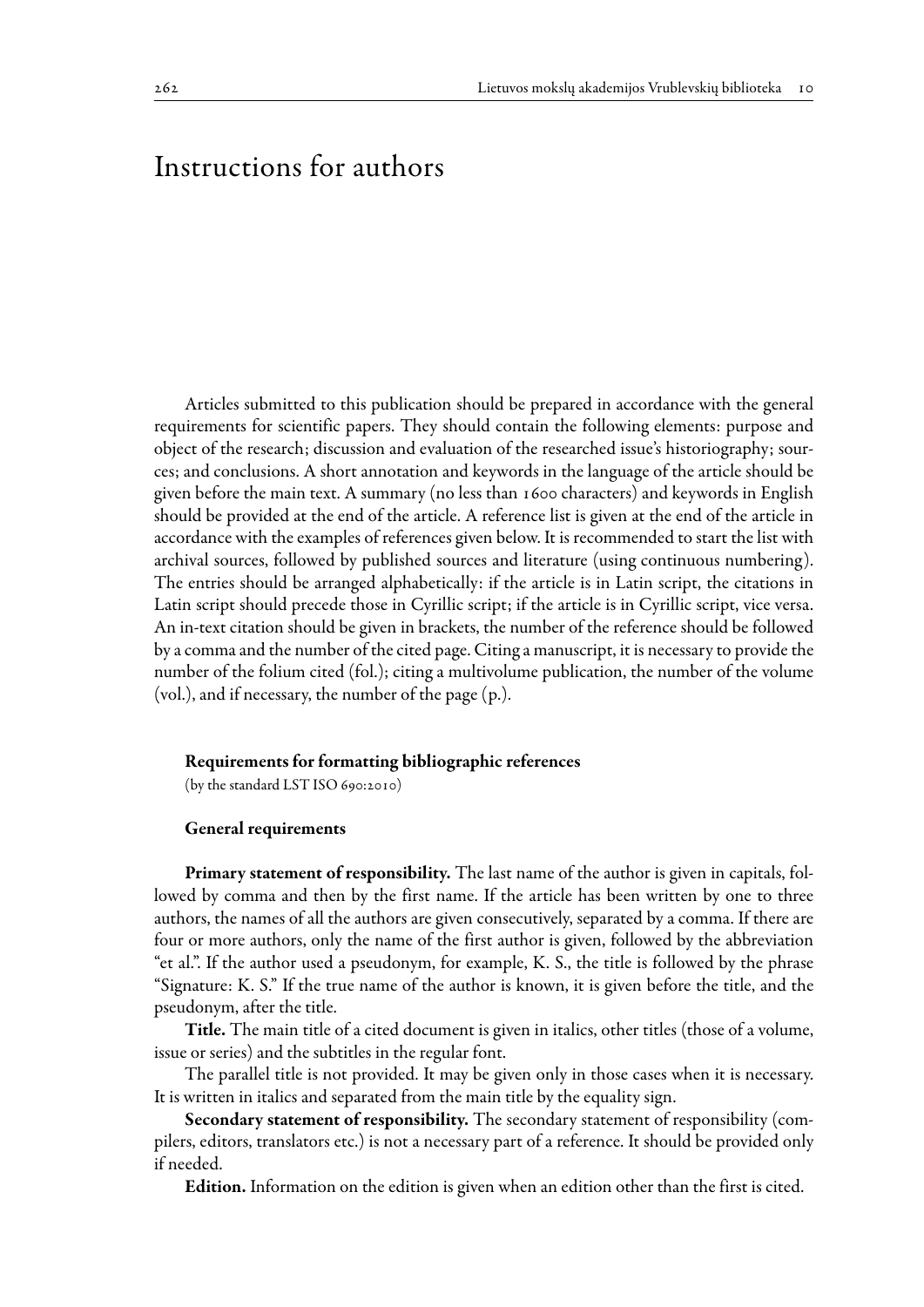Publication data. If a document has more than one place of publication, it is the first or the highlighted place of publication that should be given in the reference. Other places of publication may be given if necessary, separated by semi-colon.

If a document has more than one publisher, it is the first or the highlighted publisher that should be given in the reference. Other publishers may be given if necessary.

Length. The length of a cited document is indicated by the number of pages, (folia, sections etc.) given in numerals, and if a document is multivolume, by the number of volumes. The length of a chapter or of an article within a document is indicated by page range. Unnumbered pages in square brackets are given only if they constitute the entire document, or most of it. Inserted folia, which are unincluded in the main pagination, as well as illustrations (tables, portraits, graphs, maps, facsimiles etc.) should be omitted.

Series. Series information is not a necessary element of a reference. It should be given only if needed.

Identifiers. If a cited document has an international standard number (ISBN, ISSN etc.) or a digital object identifier (DOI), it should be given in the reference. DOI is given instead of the internet access address.

#### Schemes and examples of bibliographic references

#### Reference to a monograph

Author (LAST NAME, First name). *Title*: subtitle. Secondary statement of responsibility. Edition. Place of publication: Publisher, year of publication. Number of pages (number of volumes for a multivolume publication). (Title of the series, numeration of the series). ISBN.

## Examples:

OŻÓG, Jan. *Katalog poloników XVI w. Biblioteki Uniwersyteckiej we Wrocławiu*. Wrocław: Wydawnictwo Uniwersytetu Wrocławskiego, 1988–1991. 2 t.

TAMOŠAITIS, Mindaugas, BITAUTAS, Algis, SVARAUSKAS, Artūras. *Lietuvos Respublikos 1918–1940 m. vyriausybių ministrų biografinis žodynas*. Vilnius: Mokslo ir enciklopedijų leidybos centras, 2016. 567 p. ISBN 978-5-420-01778-4.

ALIŠAUSKAS, Vytautas, et al. *Lietuvos katalikų dvasininkai XIV–XVI a*. Vilnius: Aidai, 2009. 456 p. (Bažnyčios istorijos studijos, t. 2). ISBN 978-9955-656-75-3.

*Lietuvos lenkiškos knygos*: kontrolinis sąrašas. Sudarė Marija Ivanovič. Vilnius: BKC, 1998. 247 p. ISBN 9986-415-37-3.

SPERSKIENĖ, Rasa. *Żołnierze litewscy na frontach I wojny światowej = Lietuvos kariai pirmojo pasaulinio karo frontuose*. Białystok: Książnica Podlaska im. Łukasza Górnickiego; Wilno: Biblioteka im. Wróblewskich Litewskiej Akademii Nauk, 2017. 71 p. (Folia bibliothecalia). ISBN 978-83-63470-61-6.

Reference to a serial publication

*Title*: subtitle. Place of publication: Publisher, year of publication, numeration. ISSN. Examples:

*Lietuvos mokslų akademijos Vrublevskių biblioteka*. Vilnius: Lietuvos mokslų akademijos Vrublevskių biblioteka, 2011–2019, [t.] 2007/2008–2015/2016. ISSN 1648-9772.

*Paukščiai*: apie paukščius, jų apsaugą, stebėjimus: Lietuvos ornitologų draugijos leidinys. Vilnius: Lututė, 2009–2020. ISSN 2029-2503.

*Informacijos mokslai*: mokslo darbai. Vilnius: Vilniaus universiteto leidykla, 2014, t. 69. ISSN 1392-0561.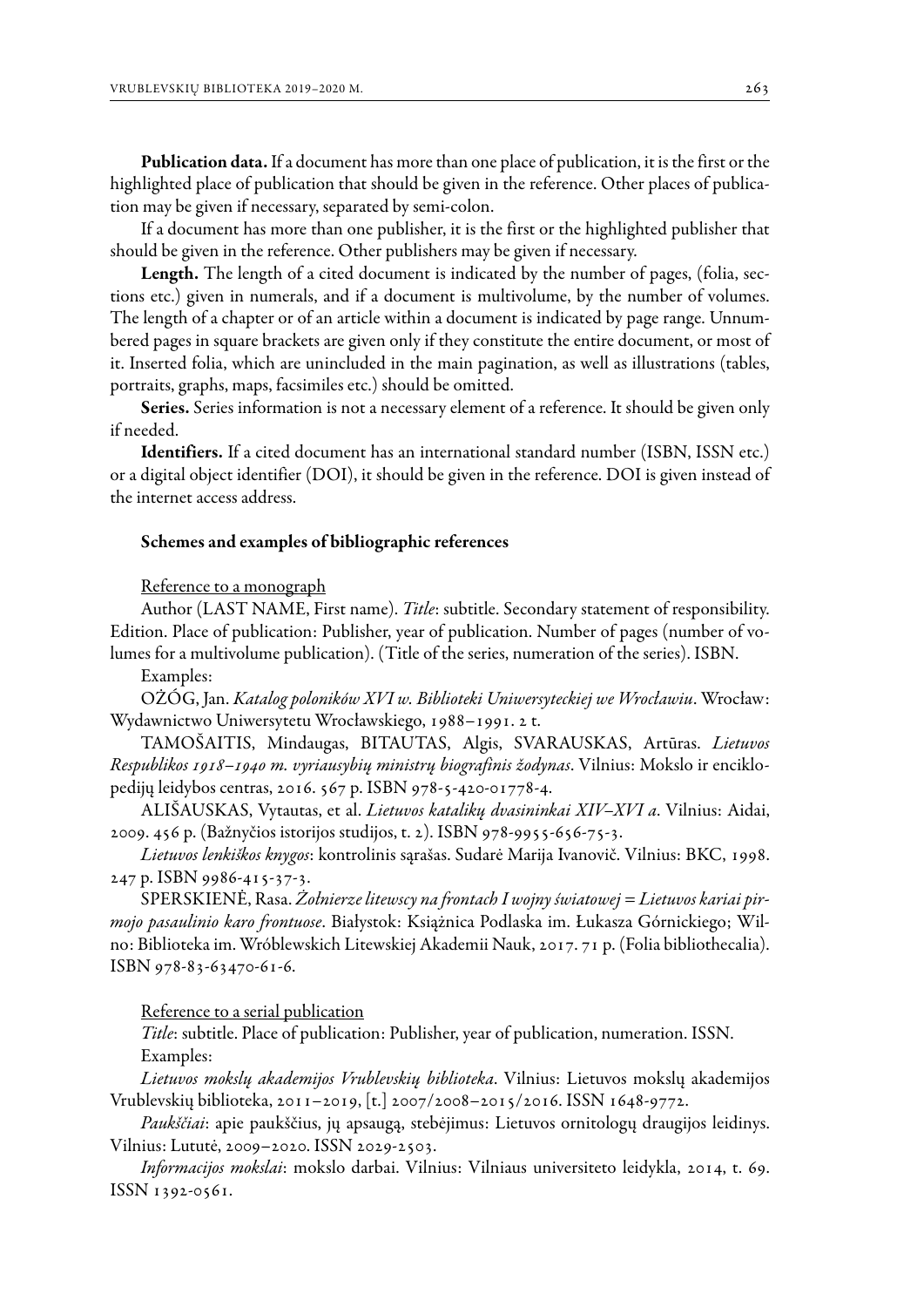Reference to a part of a multivolume publication

1) All parts of a multivolume publication are written / compiled by the same author(s) / compiler(s):

Author (LAST NAME, First name). *Title*: subtitle. Secondary statement of responsibility. Edition. Place of publication: Publisher, year of publication. Number of the volume, Title of the volume. Number of pages. (Title of the series, numeration of the series). ISBN.

Examples:

KONDRATAS, Benjaminas. *Kūrėjų pėdsakais*. Vilnius: Karminas, 2011. Kn. 7, Pagėgių kraštas. 312 p. ISBN 978-609-8031-13-3.

*Lietuvos dailininkų žodynas*. Sudarė Jolanta Širkaitė. Vilnius: Kultūros tyrimų institutas, 2012. T. 2, 1795–1918. 519 p. ISBN 978-9955-868-56-9.

2) Authors / compilers of different parts of a publication are different:

The reference is made to an individual part of the multivolume publication, giving the common title in the series area.

Example:

KIAUPIENĖ, Jūratė, LUKŠAITĖ, Ingė. *Veržli Naujųjų laikų pradžia: Lietuvos Didžioji Kunigaikštystė 1529–1588 metais*. Vilnius: Baltos lankos, 2013. 697 p. (Lietuvos istorija, t. 5). ISBN 978-9955-23-680-1.

Reference to an article

1) Article in a serial publication:

Author (LAST NAME, First name). Title of the article: subtitle. *Title of the publication*, year, numeration, page range. ISSN.

Examples:

O'CONNELL, Suzanne. Improving library research papers in undergraduate science classes. *American Journal of Physics*, 1996, vol. 64, iss. 4, p. 448–451. ISSN 0002-9505.

LOSYTĖ, Vilma. Šiek tiek apie kultūrinę pojūčių antropologiją. *Šiaurės Atėnai*, 2019, geg. 10, nr. 9, p. 6. ISSN 1392-7760.

Vilniaus forumas: tauta ir valstybė. Signature: *G. M. Dienovidis*, 1999, kovo 5–11, nr. 9, p. 3. ISSN 1392-2483.

Note: if an issue (volume) of a serial publication has a title, it may be given after the issue, separated by comma.

Example:

PAKNYS, Mindaugas. Fundatorių Pacų sarkofagai Pažaislyje. *Acta Academiae artium Vilnensis*, 2011, t. 60, Dangiškieji globėjai, žemiškieji mecenatai, p. 75–82. ISSN 1392-0316.

2) Article in a monograph:

Author (LAST NAME, First name). Title of the article: subtitle. In: Author (LAST NAME, First name). *Title of the monograph*. Edition. Place of publication: Publisher, year of publication, page range. ISBN.

Example:

SPERSKIENĖ, Rasa. Vinco Uždavinio kelionė į Rozalimą. In: *Kelionių aprašymai kaip egodokumentinis paveldas*. Panevėžys: Panevėžio apskrities Gabrielės Petkevičaitės-Bitės viešoji biblioteka, 2015, p. 51–63. ISBN 978-9955-659-69-3.

3) Article in a multivolume publication:

Author (LAST NAME, First name). Title of the article: subtitle. In: Author (LAST NAME, First name). *Title of the publication*. Edition. Place of publication: Publisher, year of publication, number of the volume, Title of the volume, page range. ISBN.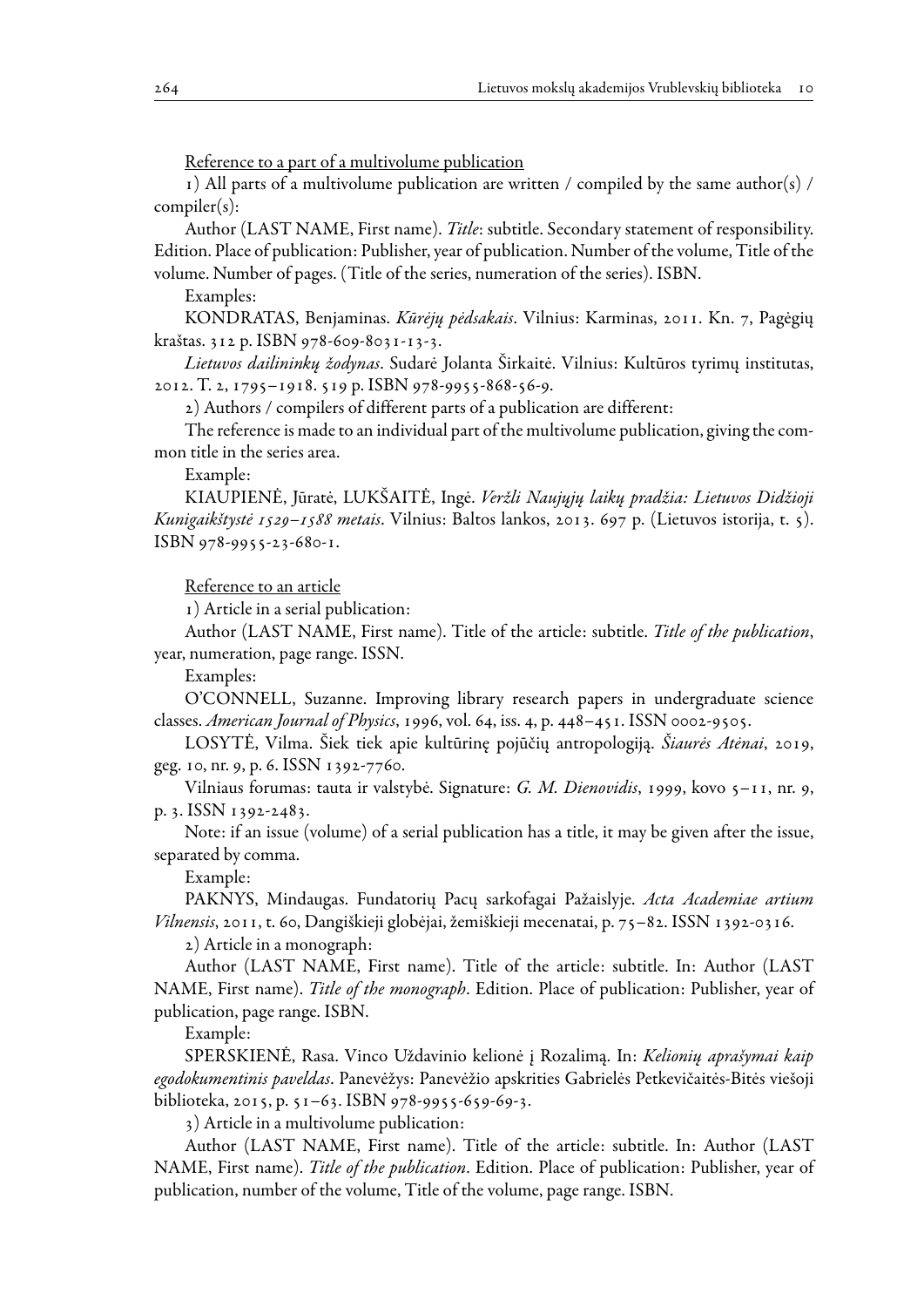#### Examples:

BITINIENĖ, Aurelija. Norberto Vėliaus vieta tautinio atgimimo sąjūdyje. In: *Laukuva*. Vilnius: Versmė, 2005, d. 1, p. 546–557. ISBN 9955-589-01-9.

TAZBIR, Janusz. Skarga Piotr. In: *Polski słownik biograficzny*. Warszawa; Kraków: Polska Akademia Nauk. Instytut Historii im. Tadeusza Manteuffla, 1997, t. 38/1, z. 156, p. 35–43. ISBN 83-86301-44-9.

ŽUKIENĖ, Rasa. Mikalojaus Vorobjovo vaidmuo čiurlionistikoje. In: *Dailės istorikas ir kritikas Mikalojus Vorobjovas (1903–1954)*. Vilnius: R. Paknio leidykla, 2017, t. 2, Įžodinto vaizdo meistras, p. 83–118. ISBN 978-9955-736-74-5.

## Reference to an electronic resource

A reference to an electronic resource is created in accordance with the above examples, stating the type of medium (interactive, CD-ROM, database), the date of access and the internet access address.

1) Electronic monograph:

Author (LAST NAME, First name). *Title*: subtitle [medium]. Secondary statement of responsibility. Edition. Place of publication: Publisher, year of publication [date of access]. Number of pages. (Title of the series, numeration of the series). ISBN. Available online: URL or DOI.

Example:

RIBAŠAUSKIENĖ, Erika, ŠUMYLĖ, Diana. *Tinklaveika darnaus kaimo vystymosi kontekste: Lietuvos kaimo tinklo atvejis*: mokslo studija [interactive]. Vilnius: Lietuvos agrarinės ekonomikos institutas, 2013 [accessed on 2018-09-04]. 59 p. ISBN 978-9955-481-38-6. Available online: https://talpykla.elaba.lt/elaba-fedora/objects/elaba:5956299/datastreams/MAIN/ content.

2) Electronic serial publication:

*Title*: subtitle [medium]. Place of publication: Publisher, year of publication, numeration. ISSN. Available online: URL.

#### Example:

*Istorija*: mokslo darbai [interactive]. Vilnius: Lietuvos edukologijos universitetas, 2016– 2018, [t.] 101–109 [accessed on 2020-06-15]. ISSN 2029-7181. Available online: http://www. istorijoszurnalas.lt/.

3) Article in an electronic serial publication:

Author (LAST NAME, First name). Title of the article: subtitle. *Title of the publication*: subtitle [medium]. Year, numeration, page range [date of access]. ISSN. Available online: URL or DOI.

#### Examples:

MIKELINSKAITĖ, Angelė. Juozo Miltinio autobiografijos: tekstai ir kontekstai. *Bibliotheca Lituana* [interactive]. 2019, t. 6, Genealogija ir lokalinė istorija, p. 69–81 [accessed on 2020-06-15]. ISSN 2424-3477. ]. Available online: doi: https://doi.org/10.15388/Bibl Lita.2018.VI.5.

DAGIENĖ, Eleonora. Changes in Lithuanian research journal publishing in 2009–2010. *ScieComInfo* [interactive]. 2012, vol. 7, no. 1 [accessed on 2012-06-05]. Available online: http:// nile.lub.lu.se/ojs/index.php/sciecominfo/article/view/4906/4406.

4) Article in an electronic monograph:

Author (LAST NAME, First name). Title of the article: subtitle. In: *Title of the publication*: subtitle [medium]. Secondary statement of responsibility. Edition. Place of publication: Publisher, year of publication, page range [date of access]. ISBN. Available online: URL or DOI.